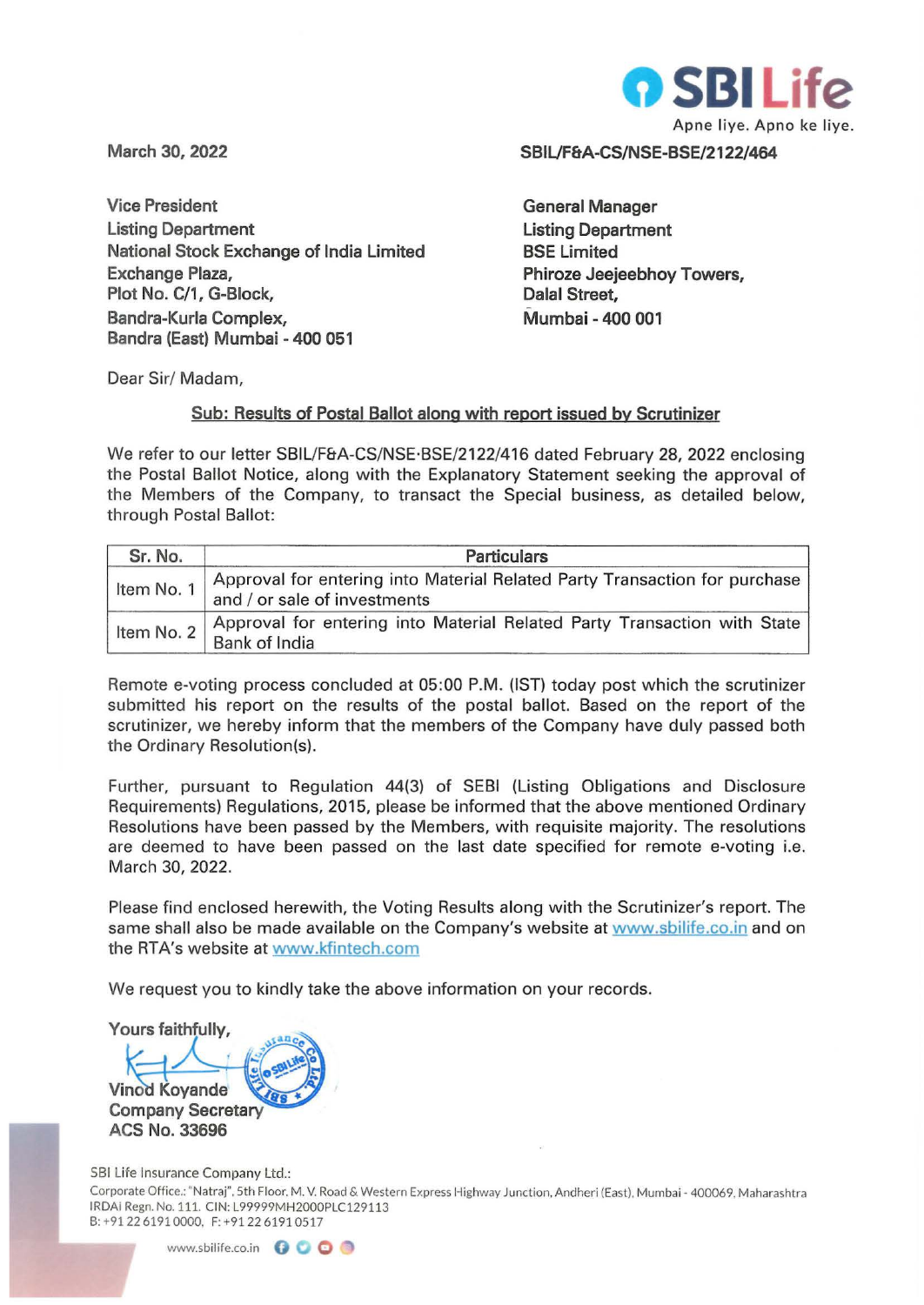## **Postal ballot Voting Results Under Regulation 44 of SEBI ( LODR ) Regulation, 2015**

| <b>Company Name</b>                                            | SBI LIFE INSURANCE COMPANY LIMITED |
|----------------------------------------------------------------|------------------------------------|
| Date of the AGM/EGM/ Last date of E-voting in case of Postal   | 30/03/2022                         |
| <b>Ballot</b>                                                  |                                    |
| Total number of shareholders on record date                    | 412800                             |
| No. of shareholders present in the meeting either in person or |                                    |
| <b>Promoters and Promoter Group:</b>                           | Not Applicable                     |
| Public:                                                        | Not Applicable                     |
| No. of Shareholders attended the meeting through Video         |                                    |
| <b>Promoters and Promoter Group:</b>                           | Not Applicable                     |
| Public:                                                        | Not Applicable                     |

| Resolution required: (Ordinary/ Special) | ORDINARY - Approval for entering into Material Related Party Transaction for purchase and / or sale of investments |                          |                            |                                                                        |                                 |                               |                                            |                                                                                     |
|------------------------------------------|--------------------------------------------------------------------------------------------------------------------|--------------------------|----------------------------|------------------------------------------------------------------------|---------------------------------|-------------------------------|--------------------------------------------|-------------------------------------------------------------------------------------|
| Whether promoter/ promoter group are     |                                                                                                                    |                          |                            |                                                                        |                                 |                               |                                            |                                                                                     |
| interested in the agenda/resolution?     | No                                                                                                                 |                          |                            |                                                                        |                                 |                               |                                            |                                                                                     |
| Category                                 | <b>Mode of Voting</b>                                                                                              | No. of shares<br>held(1) | No. of votes<br>polled (2) | % of Votes Polled<br>on outstanding<br>shares<br>$(3)=[(2)/(1)]$ * 100 | No. of Votes - in<br>favour (4) | No. of Votes -<br>against (5) | % of Votes in<br>favour on votes<br>polled | % of Votes<br>against on votes<br>polled<br>$(6)=[(4)/(2)]*100$ $(7)=[(5)/(2)]*100$ |
|                                          | E-Voting                                                                                                           | 555037689                | $\mathbf 0$                | 0.0000                                                                 | 00                              | 0                             | 0.0000                                     | 0.0000                                                                              |
|                                          | Poll                                                                                                               | 555037689                | 0                          | 0.0000                                                                 | 00                              | 0                             | 0.0000                                     | 0.0000                                                                              |
| Promoter and Promoter Group              | Postal Ballot (if<br>applicable)                                                                                   | 555037689                | $\Omega$                   | 0.0000                                                                 | 00                              | $\Omega$                      | 0.0000                                     | 0.0000                                                                              |
|                                          | E-Voting                                                                                                           | 367132034                | 324022738                  | 88.2578                                                                | 323577937                       | 444801                        | 99.8627                                    | 0.1372                                                                              |
|                                          | Poll                                                                                                               | 367132034                | $\Omega$                   | 0.0000                                                                 | 00                              | $\Omega$                      | 0.0000                                     | 0.0000                                                                              |
| <b>Public-Institutions</b>               | Postal Ballot (if<br>applicable)                                                                                   | 367132034                | $\mathbf 0$                | 0.0000                                                                 | 00                              | 0                             | 0.0000                                     | 0.0000                                                                              |
|                                          | E-Voting                                                                                                           | 78113575                 | 44971919                   | 57.5725                                                                | 44966998                        | 4921                          | 99.9890                                    | 0.0109                                                                              |
|                                          | Poll                                                                                                               | 78113575                 | $\mathbf 0$                | 0.0000                                                                 | 00                              | $\Omega$                      | 0.0000                                     | 0.0000                                                                              |
|                                          | Postal Ballot (if                                                                                                  |                          |                            |                                                                        |                                 |                               |                                            |                                                                                     |
| Public- Non Institutions                 | applicable)                                                                                                        | 78113575                 | $\Omega$                   | 0.0000                                                                 | 00                              | $\Omega$                      | 0.0000                                     | 0.0000                                                                              |
|                                          | Total                                                                                                              | 1000283298               | 368994657                  | 36.8890                                                                | 368544935                       | 449722                        | 99.8781                                    | 0.1219                                                                              |

| Resolution required: (Ordinary/ Special) | ORDINARY - Approval for entering into Material Related Party Transaction with State Bank of India |                             |                            |                                                                        |                                 |                               |                                            |                                                                                     |
|------------------------------------------|---------------------------------------------------------------------------------------------------|-----------------------------|----------------------------|------------------------------------------------------------------------|---------------------------------|-------------------------------|--------------------------------------------|-------------------------------------------------------------------------------------|
| Whether promoter/ promoter group are     |                                                                                                   |                             |                            |                                                                        |                                 |                               |                                            |                                                                                     |
| interested in the agenda/resolution?     | No                                                                                                |                             |                            |                                                                        |                                 |                               |                                            |                                                                                     |
| Category                                 | <b>Mode of Voting</b>                                                                             | No. of shares<br>held $(1)$ | No. of votes<br>polled (2) | % of Votes Polled<br>on outstanding<br>shares<br>$(3)=[(2)/(1)]$ * 100 | No. of Votes - in<br>favour (4) | No. of Votes -<br>against (5) | % of Votes in<br>favour on votes<br>polled | % of Votes<br>against on votes<br>polled<br>$(6)=[(4)/(2)]*100$ $(7)=[(5)/(2)]*100$ |
|                                          | E-Voting                                                                                          | 555037689                   | $\mathbf 0$                | 0.0000                                                                 | 00                              | 0                             | 0.0000                                     | 0.0000                                                                              |
|                                          | Poll                                                                                              | 555037689                   | $\mathbf 0$                | 0.0000                                                                 | 00                              | 0                             | 0.0000                                     | 0.0000                                                                              |
|                                          | Postal Ballot (if                                                                                 |                             |                            |                                                                        |                                 |                               |                                            |                                                                                     |
| Promoter and Promoter Group              | applicable)                                                                                       | 555037689                   | $\Omega$                   | 0.0000                                                                 | 00 <sup>1</sup>                 | $\Omega$                      | 0.0000                                     | 0.0000                                                                              |
|                                          | E-Voting                                                                                          | 367132034                   | 324022738                  | 88.2578                                                                | 323577937                       | 444801                        | 99.8627                                    | 0.1372                                                                              |
|                                          | Poll                                                                                              | 367132034                   | 0                          | 0.0000                                                                 | 00                              | 0                             | 0.0000                                     | 0.0000                                                                              |
| Public-Institutions                      | Postal Ballot (if<br>applicable)                                                                  | 367132034                   | $\Omega$                   | 0.0000                                                                 | 00                              | $\Omega$                      | 0.0000                                     | 0.0000                                                                              |
|                                          | E-Voting                                                                                          | 78113575                    | 44971977                   | 57.5725                                                                | 44967523                        | 4454                          | 99.9900                                    | 0.0099                                                                              |
|                                          | Poll                                                                                              | 78113575                    | 0                          | 0.0000                                                                 | 00                              | 0                             | 0.0000                                     | 0.0000                                                                              |
|                                          | Postal Ballot (if                                                                                 |                             |                            |                                                                        |                                 |                               |                                            |                                                                                     |
| Public- Non Institutions                 | applicable)                                                                                       | 78113575                    | 0                          | 0.0000                                                                 | 00                              | $\Omega$                      | 0.0000                                     | 0.0000                                                                              |
|                                          | <b>Total</b>                                                                                      | 1000283298                  | 368994715                  | 36.8890                                                                | 368545460                       | 449255                        | 99.8782                                    | 0.1218                                                                              |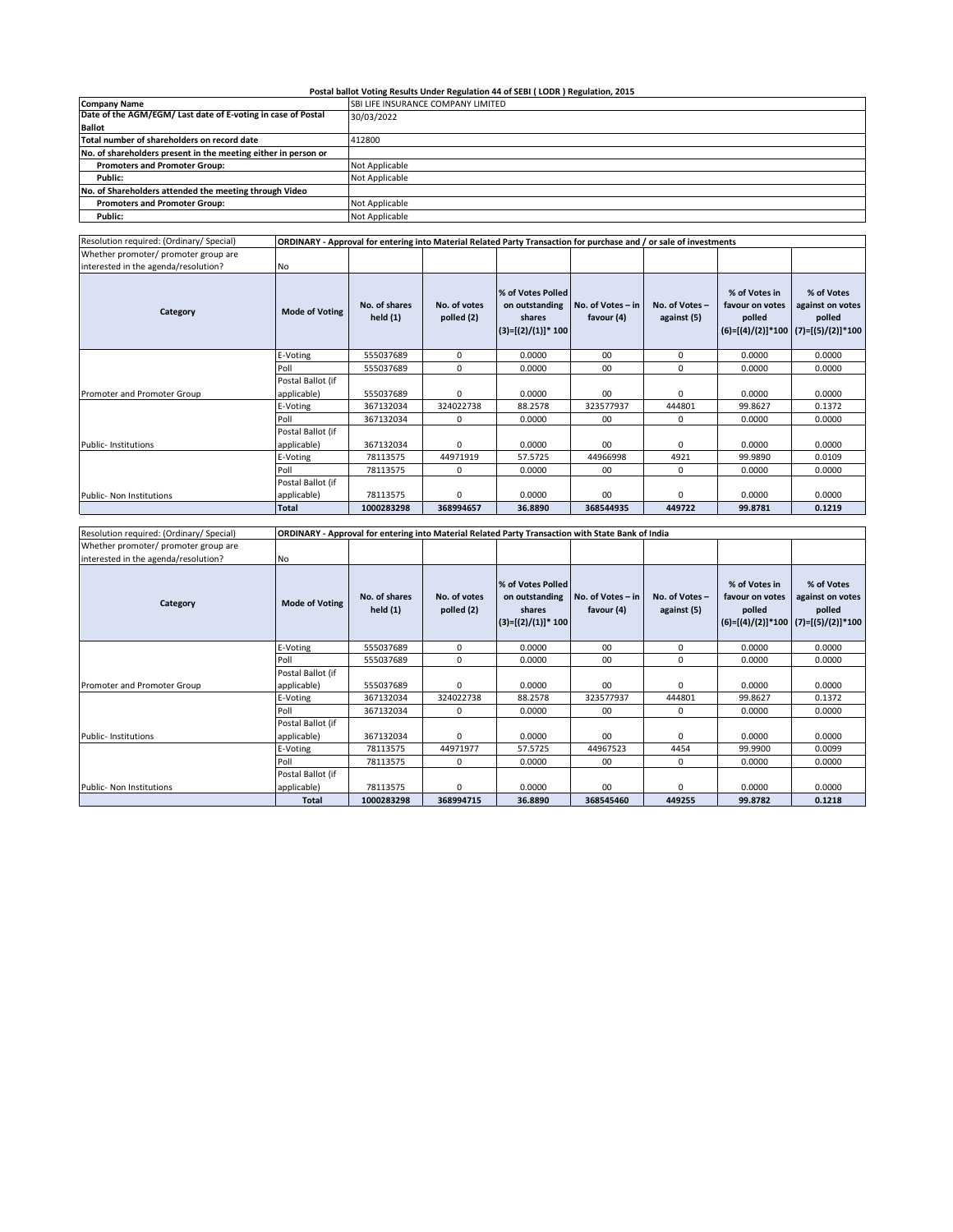

COMPANY SECRETARIES 201-206 Shrv Smriti, 2nd Floor, 49/A, DR. ANNIE BESANT ROAD, ABOVE CORPORATION BANK, WORLI, MUMBAI-400 018 TEL +91-22-6611 9696. E-mail: dipti@mehta.com. Visit us www.mehata-mehta com

AUTHORISED AGENTS FOR TRADEMARK, COPYRIGHT ANO PATENT

## Scrutinizer's Report

*[Pursuant to Section 108 of the Companies Act, 2013 and Rule 20 of the Companies (Management and Administration) Rules, 2014]* 

To,

The Chairman SHI Life Insurance Company Limited Natraj M.V.Road & Western Express High Junction Andheri (East), Mumbai MH 400069 IN

Sub: Report on Postal Ballot e-voting of SBI Life Insurance Company Limited ("the Company")

Dear Sir,

I, Atul Mehta, Partner, M/s. Mehta & Mehta, Practicing Company Secretaries have been appointed as a Scrutinizer by the Board of Directors of SBI Life Insurance Company Limited ("Company") for the purpose of conducting the Postal Ballot through remote e-voting process carried out by the Company as per Sections 108, 110 and other applicable provisions, if any, of the Companies Act, 2013 and Rule 20 and22 of the Companies (Management and Administration) Rules, 2014 read with the General Circular No. 14/2020 dated April 8, 2020, the General Circular No. 17/2020 dated April 13, 2020 and the General Circular No. 22/2020 dated June 15, 2020, the General Circular No. 33/2020 dated September 28, 2020, the General Circular No. 39/2020 dated December 31, 2020, the General Circular No. I 0/2021 dated June 23, 2021 and the General Circular No.20/2021 dated December 8, 2021 issued by the Ministry of Corporate Affairs, Government of India (the "MCA Circulars") on resolution as mentioned in the Notice of Postal Bailot dated February 25, 2022 in a fair and transparent manner and do hereby submit my report as under:

- I. The Notice of Postal Ballot (Notice) was sent to the members of the Company on Friday, February 25, 2022.
- 2. The remote e-voting period commenced on Tuesday, March 1, 2022 (09.00 a.m. IST) and ended on Wednesday, March 30, 2022 (05:00 p.m. IST).



Report on Postal Ballot Voting of SBI Life Insurance Company Limited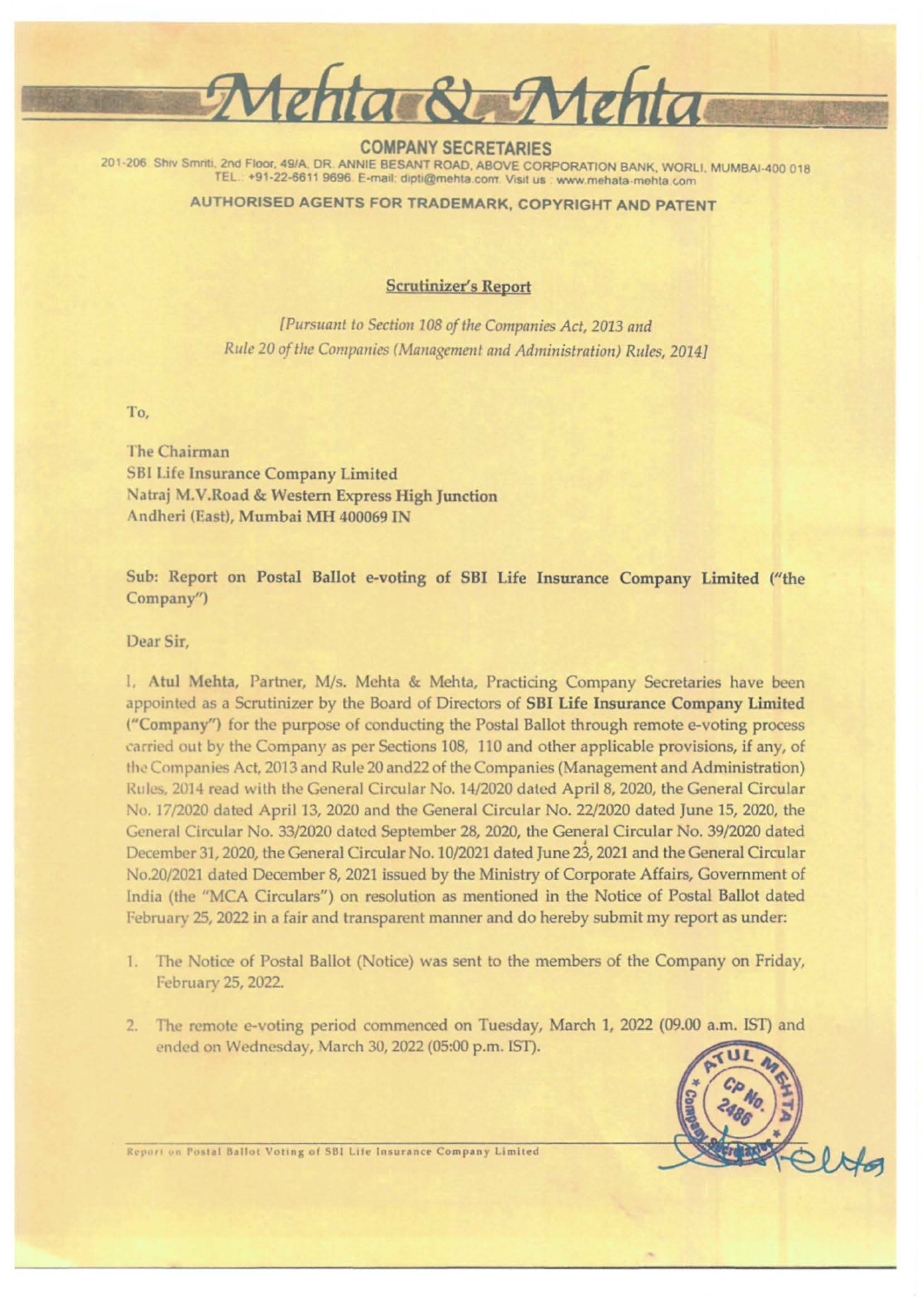- 3. On account of threat posed by COVID-19 pandemic situation, the Notice of Postal Ballot was sent in electronic form only. The hard copy of the Notice along with Postal Ballot forms and pre-paid business envelope were not sent to the Members for the Postal Ballot in accordance with the requirements specified under the MCA Circulars. Accordingly, the communication of the assent or dissent of the Members took place through the remote e-voting system only .
- 4. The Members of the Company holding shares as on the "cut off" date i.e., Friday, February 25, 2022 were entitled to vote on the proposed resolution.
- 5. The result of the scrutiny of the above postal ballot through remote e-voting in respect of passing of resolution contained in the notice dated February 25, 2022., is as under:

1. Ordinary Resolution- To grant approval for entering into Related Party Transaction for purchase and / or sale of Investments:

Votes in favour of the resolution:

| voted | them         | Number of members who Number of votes cast by $\frac{1}{2}$ % of total number of valid votes<br>cast |
|-------|--------------|------------------------------------------------------------------------------------------------------|
| 2106  | 36,85,44,935 | 99.88                                                                                                |

Votes against the resolution:

| voted | them     | Number of members who   Number of votes cast by   % of total number of valid votes  <br>cast |
|-------|----------|----------------------------------------------------------------------------------------------|
| 117   | 4,49,722 | 0.12                                                                                         |

Invalid votes:

| Total number of members whose votes were declared   Total number of votes cast by |      |
|-----------------------------------------------------------------------------------|------|
| invalid                                                                           | them |
|                                                                                   |      |

The *above* resolution has been passed by requisite majority since more than half of the votes were casted in favour of the resolution.

2. Ordinary Resolution- To grant approval for entering into Material Related Party Transaction with State Bank of India :

Votes in favour of the resolution:

| voted | them         | Number of members who   Number of votes cast by   % of total number of valid votes  <br>cast |
|-------|--------------|----------------------------------------------------------------------------------------------|
| 2126  | 36,85,45,460 | 99.88                                                                                        |

Report on Postal Ballot Voting of SBI Life Insurance Company Limited